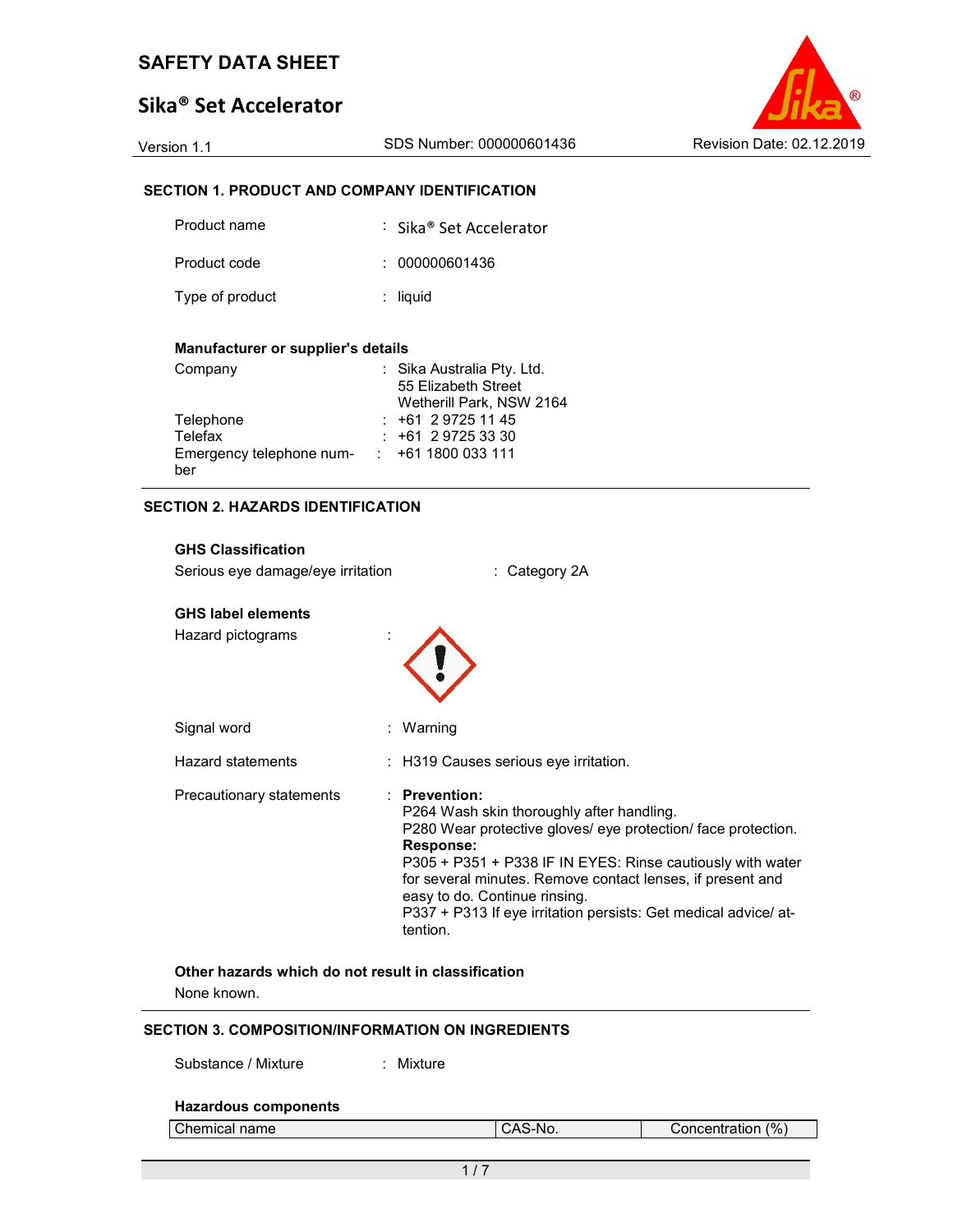# Sika® Set Accelerator



| Version 1.1                                                       | SDS Number: 000000601436<br>Revision Date: 02.12.2019                                                                                                                |              |  |
|-------------------------------------------------------------------|----------------------------------------------------------------------------------------------------------------------------------------------------------------------|--------------|--|
| calcium chloride                                                  | 10043-52-4                                                                                                                                                           | $>= 30 - 60$ |  |
| <b>SECTION 4. FIRST AID MEASURES</b>                              |                                                                                                                                                                      |              |  |
| General advice                                                    | Move out of dangerous area.<br>Consult a physician.<br>Show this safety data sheet to the doctor in attendance.                                                      |              |  |
| If inhaled                                                        | Move to fresh air.<br>Consult a physician after significant exposure.                                                                                                |              |  |
| In case of skin contact                                           | : Take off contaminated clothing and shoes immediately.<br>Wash off with soap and plenty of water.<br>If symptoms persist, call a physician.                         |              |  |
| In case of eye contact                                            | : Immediately flush eye(s) with plenty of water.<br>Remove contact lenses.<br>Keep eye wide open while rinsing.<br>If eye irritation persists, consult a specialist. |              |  |
| If swallowed                                                      | : Clean mouth with water and drink afterwards plenty of water.<br>Do not give milk or alcoholic beverages.<br>Never give anything by mouth to an unconscious person. |              |  |
| Most important symptoms<br>and effects, both acute and<br>delayed | : irritant effects<br>Excessive lachrymation<br>See Section 11 for more detailed information on health effects<br>and evmntome                                       |              |  |

and symptoms. Causes serious eye irritation.

| Notes to physician | : Treat symptomatically. |
|--------------------|--------------------------|
|                    |                          |

## SECTION 5. FIREFIGHTING MEASURES

| Suitable extinguishing media                     | : Use extinguishing measures that are appropriate to local cir-<br>cumstances and the surrounding environment. |
|--------------------------------------------------|----------------------------------------------------------------------------------------------------------------|
| Hazardous combustion prod-<br>ucts               | : No hazardous combustion products are known                                                                   |
| Specific extinguishing meth-<br>ods              | : Standard procedure for chemical fires.                                                                       |
| Special protective equipment<br>for firefighters | : In the event of fire, wear self-contained breathing apparatus.                                               |

# SECTION 6. ACCIDENTAL RELEASE MEASURES

|                          | Personal precautions, protec- : Use personal protective equipment. |
|--------------------------|--------------------------------------------------------------------|
| tive equipment and emer- | Deny access to unprotected persons.                                |
| gency procedures         |                                                                    |
|                          |                                                                    |

Methods and materials for : Soak up with inert absorbent material (e.g. sand, silica gel,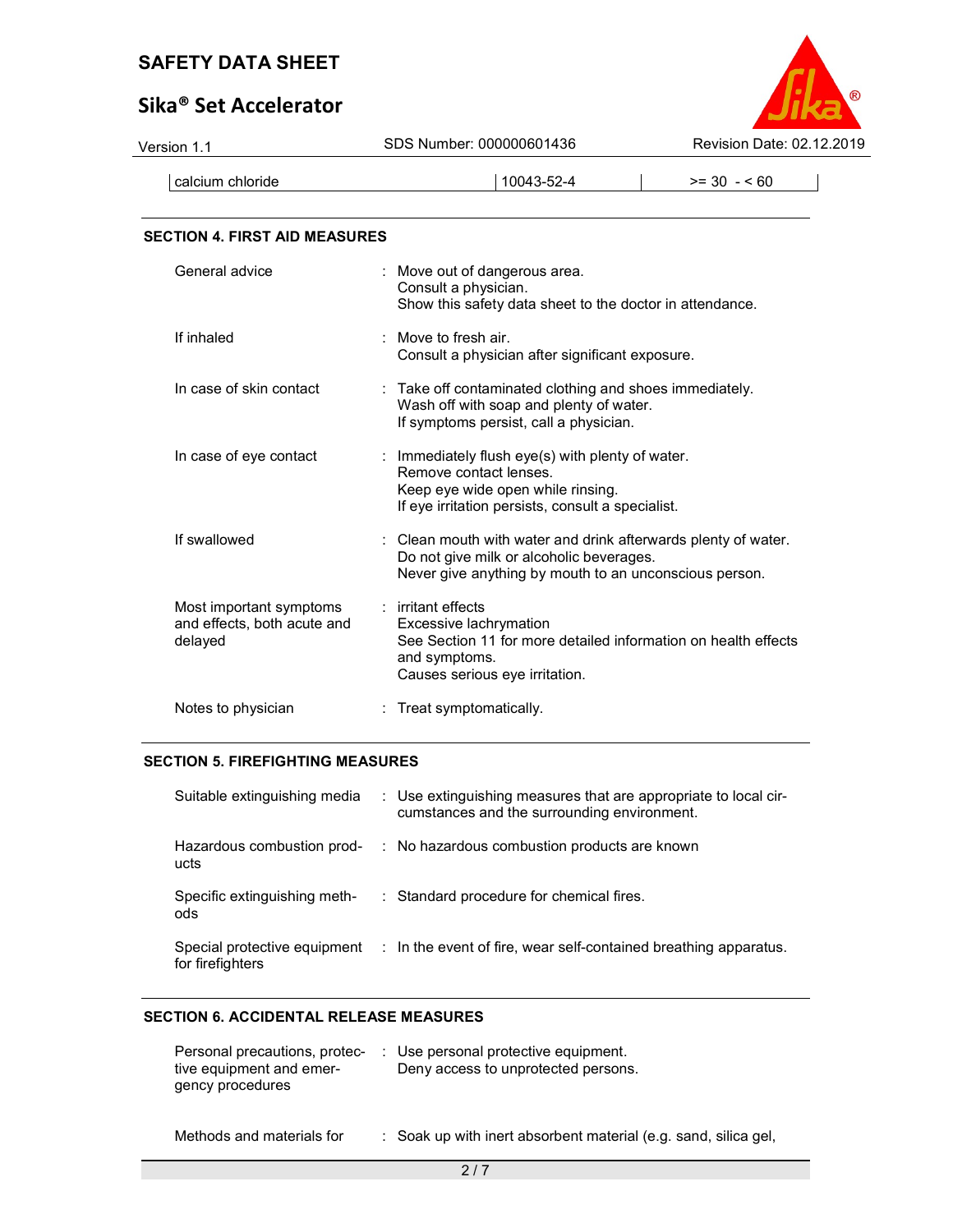# Sika® Set Accelerator



| Version 1.1                 | SDS Number: 000000601436                                                                      | Revision Date: 02.12.2019 |  |
|-----------------------------|-----------------------------------------------------------------------------------------------|---------------------------|--|
| containment and cleaning up | acid binder, universal binder, sawdust).<br>Keep in suitable, closed containers for disposal. |                           |  |

### SECTION 7. HANDLING AND STORAGE

| fire and explosion          | Advice on protection against : Normal measures for preventive fire protection.                                                                                                                                                                                                                                                   |
|-----------------------------|----------------------------------------------------------------------------------------------------------------------------------------------------------------------------------------------------------------------------------------------------------------------------------------------------------------------------------|
| Advice on safe handling     | : Avoid exceeding the given occupational exposure limits (see<br>section 8).<br>Do not get in eyes, on skin, or on clothing.<br>For personal protection see section 8.<br>Smoking, eating and drinking should be prohibited in the ap-<br>plication area.<br>Follow standard hygiene measures when handling chemical<br>products |
| Hygiene measures            | : Handle in accordance with good industrial hygiene and safety<br>practice.<br>When using do not eat or drink.<br>When using do not smoke.<br>Wash hands before breaks and at the end of workday.                                                                                                                                |
| Conditions for safe storage | : Keep container tightly closed in a dry and well-ventilated<br>place.<br>Containers which are opened must be carefully resealed and<br>kept upright to prevent leakage.<br>Store in accordance with local regulations.                                                                                                          |

## SECTION 8. EXPOSURE CONTROLS/PERSONAL PROTECTION

### Components with workplace control parameters

Contains no substances with occupational exposure limit values.

### Personal protective equipment

| Respiratory protection   | : Use respiratory protection unless adequate local exhaust<br>ventilation is provided or exposure assessment demonstrates<br>that exposures are within recommended exposure quidelines.<br>The filter class for the respirator must be suitable for the max-<br>imum expected contaminant concentration<br>(gas/vapour/aerosol/particulates) that may arise when han-<br>dling the product. If this concentration is exceeded, self-<br>contained breathing apparatus must be used. |
|--------------------------|-------------------------------------------------------------------------------------------------------------------------------------------------------------------------------------------------------------------------------------------------------------------------------------------------------------------------------------------------------------------------------------------------------------------------------------------------------------------------------------|
| Hand protection          | : Chemical-resistant, impervious gloves complying with an ap-<br>proved standard should be worn at all times when handling<br>chemical products if a risk assessment indicates this is nec-<br>essary.                                                                                                                                                                                                                                                                              |
| Eye protection           | : Safety eyewear complying with an approved standard should<br>be used when a risk assessment indicates this is necessary.                                                                                                                                                                                                                                                                                                                                                          |
| Skin and body protection | : Choose body protection in relation to its type, to the concen-                                                                                                                                                                                                                                                                                                                                                                                                                    |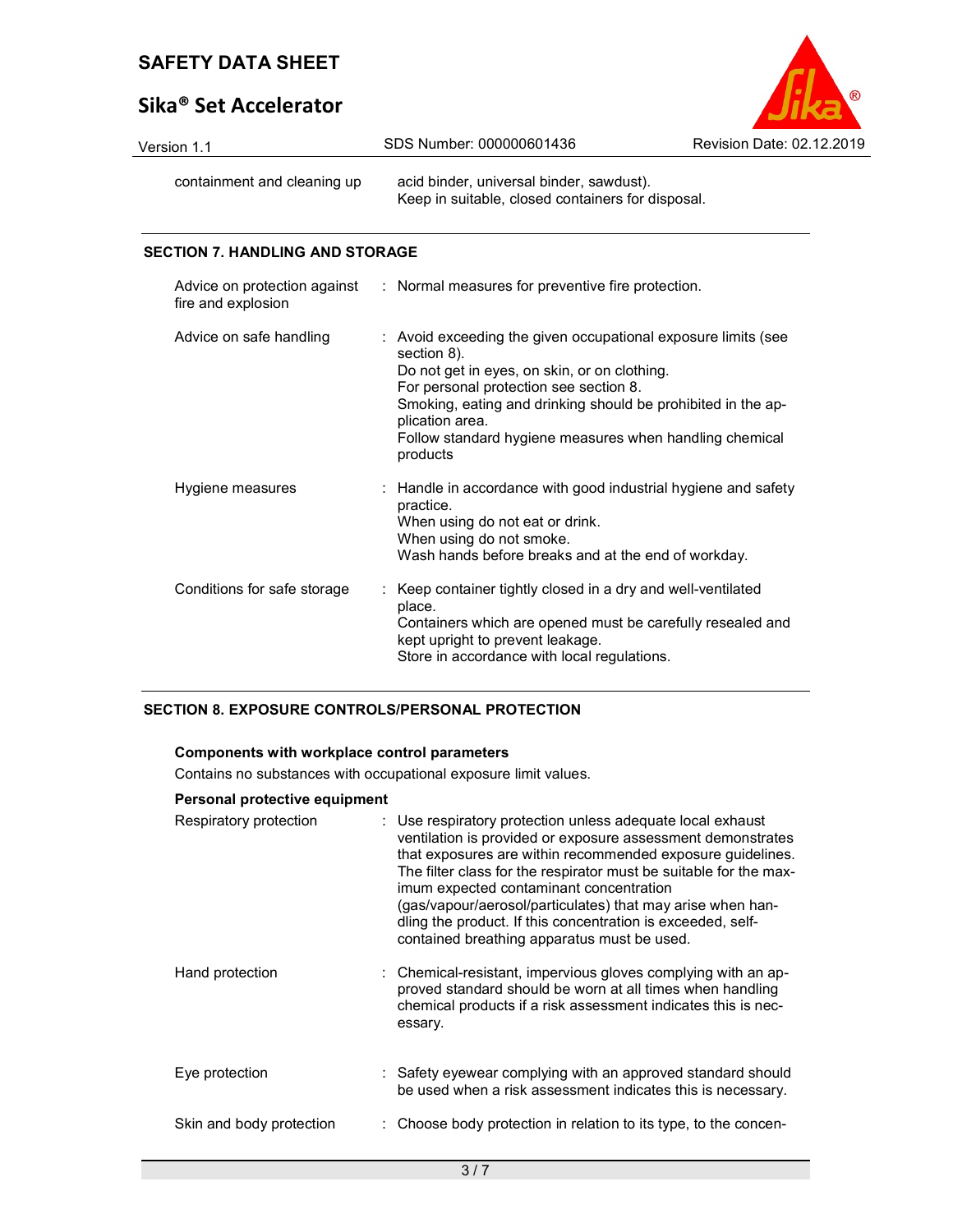# Sika® Set Accelerator



 tration and amount of dangerous substances, and to the specific work-place.

### SECTION 9. PHYSICAL AND CHEMICAL PROPERTIES

| Appearance                                 |    | liquid                            |
|--------------------------------------------|----|-----------------------------------|
| Colour                                     | ÷. | cloudy                            |
| Odour                                      |    | odourless                         |
| <b>Odour Threshold</b>                     |    | No data available                 |
| рH                                         |    | ca. 8                             |
| Melting point/range / Freezing<br>point    | ÷  | No data available                 |
| Boiling point/boiling range                | ÷  | No data available                 |
| Flash point                                | t. | Not applicable                    |
| Evaporation rate                           |    | No data available                 |
| Flammability                               | ÷  | No data available                 |
| Upper explosion limit                      | ÷  | No data available                 |
| Lower explosion limit                      | ÷. | No data available                 |
| Vapour pressure                            |    | No data available                 |
| Relative vapour density                    |    | No data available                 |
| Density                                    |    | ca. 1.33 g/cm3 (20 °C (68 °F) ()) |
| Solubility(ies)<br>Water solubility        | ÷. | soluble                           |
| Partition coefficient: n-<br>octanol/water | ÷. | No data available                 |
| Auto-ignition temperature                  |    | No data available                 |
| Decomposition temperature                  |    | No data available                 |
| Viscosity, dynamic                         |    | No data available                 |
| Viscosity, kinematic                       |    | No data available                 |
| <b>Explosive properties</b>                | İ. | No data available                 |
| Molecular weight                           |    | No data available                 |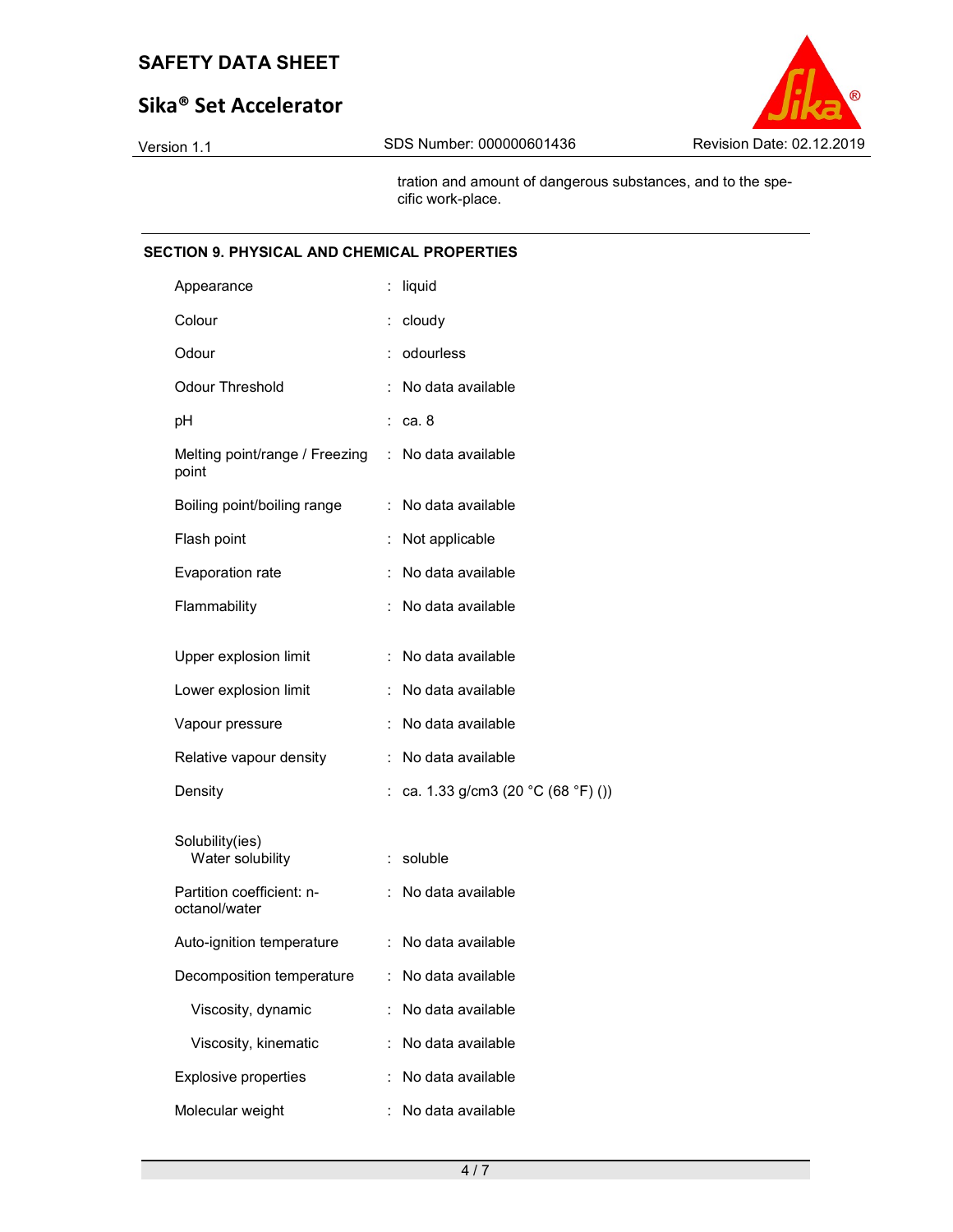# Sika® Set Accelerator

Version 1.1 SDS Number: 000000601436 Revision Date: 02.12.2019

### SECTION 10. STABILITY AND REACTIVITY

| Reactivity                          | : No dangerous reaction known under conditions of normal use.                 |
|-------------------------------------|-------------------------------------------------------------------------------|
| Chemical stability                  | : The product is chemically stable.                                           |
| tions                               | Possibility of hazardous reac- : Stable under recommended storage conditions. |
| Conditions to avoid                 | $:$ No data available                                                         |
| Incompatible materials              | $:$ No data available                                                         |
| Hazardous decomposition<br>products | No decomposition if stored and applied as directed.                           |

### SECTION 11. TOXICOLOGICAL INFORMATION

#### Acute toxicity

No data available

#### Skin corrosion/irritation

Not classified based on available information.

#### Serious eye damage/eye irritation

Causes serious eye irritation.

#### Respiratory or skin sensitisation

Skin sensitisation: Not classified based on available information. Respiratory sensitisation: Not classified based on available information.

#### Chronic toxicity

#### Germ cell mutagenicity

Not classified based on available information.

#### **Carcinogenicity**

Not classified based on available information.

#### Reproductive toxicity

Not classified based on available information.

# STOT - single exposure

Not classified based on available information.

#### STOT - repeated exposure

Not classified based on available information.

#### Aspiration toxicity

Not classified based on available information.

### SECTION 12. ECOLOGICAL INFORMATION

**Ecotoxicity** No data available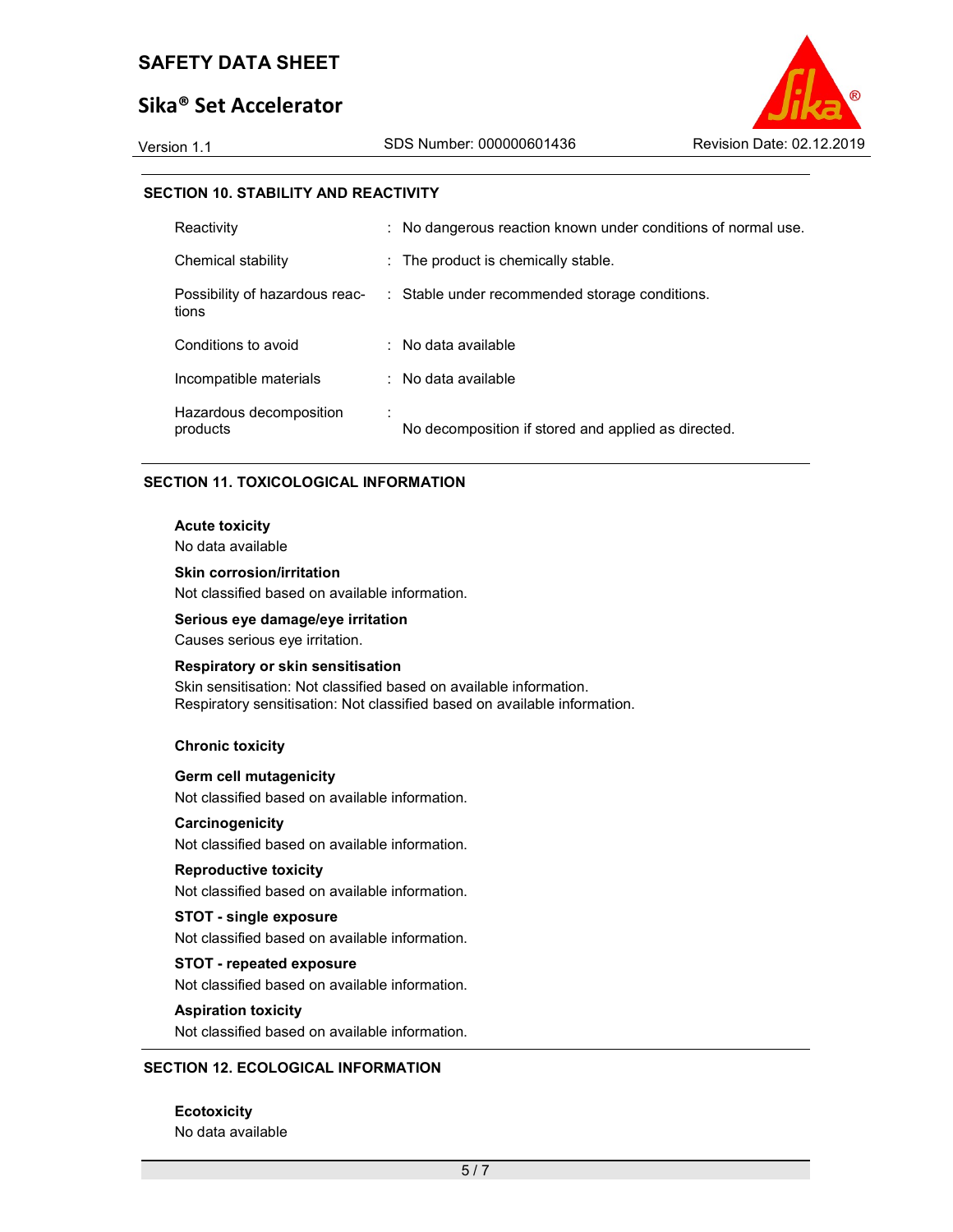# Sika® Set Accelerator



#### Persistence and degradability

No data available

Bioaccumulative potential

No data available

Mobility in soil No data available

Other adverse effects

### Product:

Additional ecological information

: There is no data available for this product.

## SECTION 13. DISPOSAL CONSIDERATIONS

| <b>Disposal methods</b> |                                                                                                                                        |
|-------------------------|----------------------------------------------------------------------------------------------------------------------------------------|
| Waste from residues     | : Do not contaminate ponds, waterways or ditches with chemi-<br>cal or used container.<br>Send to a licensed waste management company. |
| Contaminated packaging  | : Empty remaining contents.<br>Dispose of as unused product.<br>Do not re-use empty containers.                                        |

## SECTION 14. TRANSPORT INFORMATION

### International Regulations

#### UNRTDG

Not regulated as a dangerous good

#### IATA-DGR

Not regulated as a dangerous good

#### IMDG-Code

Not regulated as a dangerous good

Transport in bulk according to Annex II of MARPOL 73/78 and the IBC Code Not applicable for product as supplied.

### National Regulations

ADG

Not regulated as a dangerous good

### SECTION 15. REGULATORY INFORMATION

Safety, health and environmental regulations/legislation specific for the substance or mixture

Standard for the Uniform Scheduling of Medicines and : No poison schedule number allocated